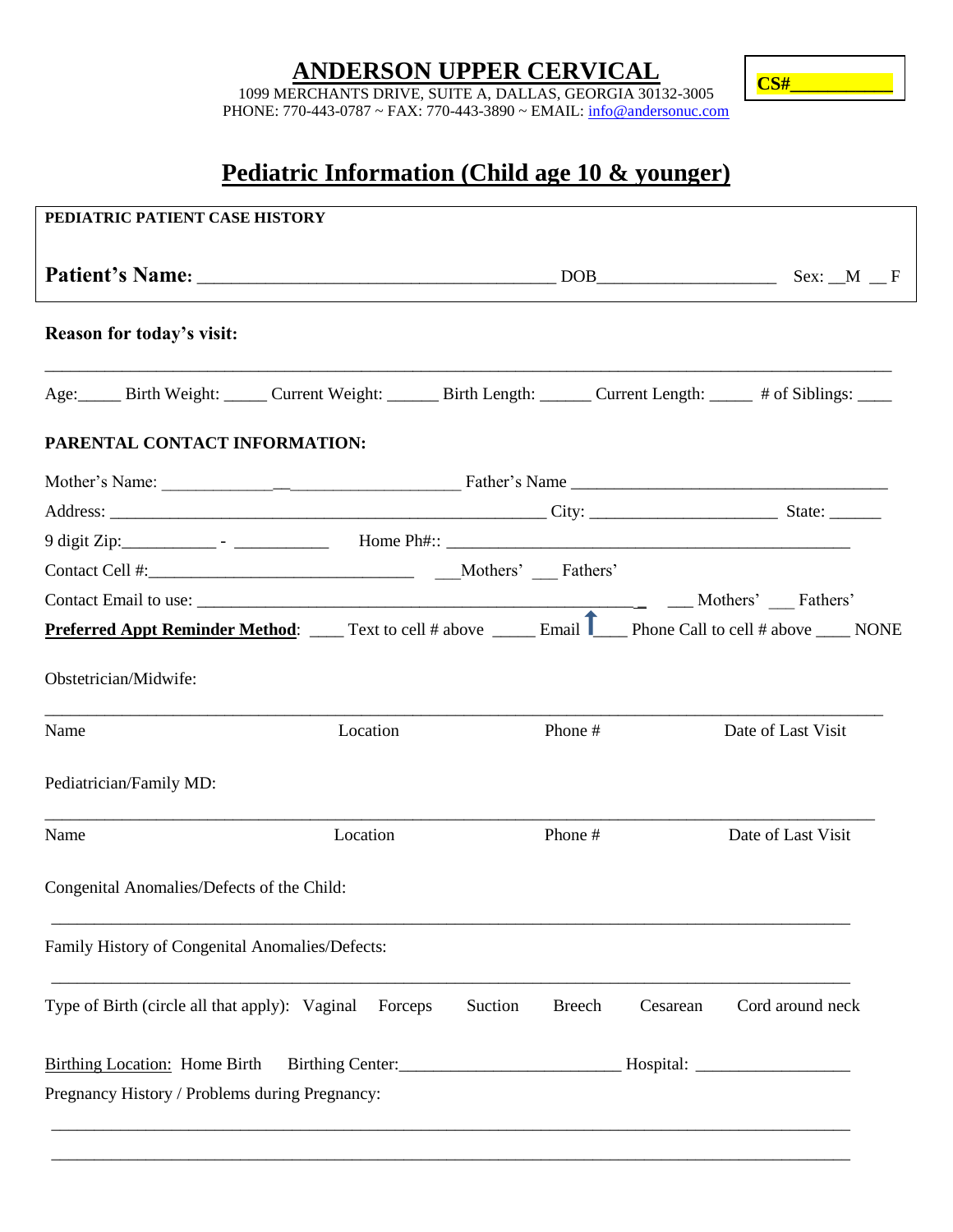#### **ANDERSON UPPER CERVICAL**



1099 MERCHANTS DRIVE, SUITE A, DALLAS, GEORGIA 30132-3005 PHONE: 770-443-0787 ~ FAX: 770-443-3890 ~ EMAIL: info@andersonuc.com

|                                                                | Delivery & Birth History / Problems during Labor & Delivery:            |                                                                                               |                                              |                  |  |  |
|----------------------------------------------------------------|-------------------------------------------------------------------------|-----------------------------------------------------------------------------------------------|----------------------------------------------|------------------|--|--|
|                                                                |                                                                         |                                                                                               |                                              |                  |  |  |
|                                                                |                                                                         | Infant Feeding: # of Months Breastfed: _______ # of Months Bottlefed Breast milk only: ______ |                                              |                  |  |  |
| # of Months Bottlefed Formula: _______                         |                                                                         |                                                                                               |                                              |                  |  |  |
|                                                                |                                                                         |                                                                                               | Quality of sleep (circle): Good Fair<br>Poor |                  |  |  |
| Immunization History:                                          |                                                                         |                                                                                               |                                              |                  |  |  |
|                                                                | <b>Developmental History:</b> At what age did the child:<br>Sit unaided | Follow an object with eyes                                                                    |                                              | Hold head up     |  |  |
| _____Respond to sound<br>Walk unaided<br>$\frac{C \cdot x}{x}$ |                                                                         | Stand unaided                                                                                 |                                              | Speak            |  |  |
|                                                                | Childhood Diseases & indicate age child was diagnosed with:             | Chicken Pox _________ Mumps _________ Measles _________ Rubella _________ Whooping Cough      |                                              |                  |  |  |
|                                                                | Has this child ever suffered from: (Check all that apply)               |                                                                                               |                                              |                  |  |  |
| Anemia                                                         | <b>Behavioral</b> issues                                                | Heart trouble                                                                                 | Poor appetite                                |                  |  |  |
| Asthma                                                         | Chronic earaches                                                        | Hypertension                                                                                  | Paralysis                                    |                  |  |  |
| Allergies                                                      | Constipation                                                            | Headaches / Migraines                                                                         | Ruptures/Hernias                             |                  |  |  |
| Arm problems                                                   | Convulsions                                                             | Hyperactivity                                                                                 | Sinus trouble                                |                  |  |  |
|                                                                | Diabetes                                                                | Joint problems                                                                                | Tuberculosis                                 |                  |  |  |
| <b>Blood</b> disorders                                         |                                                                         | Leg problems                                                                                  |                                              | Walking problems |  |  |
| <b>Backaches</b>                                               | <b>Dizziness</b>                                                        |                                                                                               |                                              |                  |  |  |
| Broken bones                                                   | Digestive<br>disorders                                                  | Muscle jerking                                                                                | Other (Specify:)                             |                  |  |  |

\_\_\_\_\_\_\_\_\_\_\_\_\_\_\_\_\_\_\_\_\_\_\_\_\_\_\_\_\_\_\_\_\_\_\_\_\_\_\_\_\_\_\_\_\_\_\_\_\_\_\_\_\_\_\_\_\_\_\_\_\_\_\_\_\_\_\_\_\_\_\_\_\_\_\_\_\_\_\_\_\_\_\_\_\_\_\_\_\_\_\_\_\_\_\_\_\_\_\_ \_\_\_\_\_\_\_\_\_\_\_\_\_\_\_\_\_\_\_\_\_\_\_\_\_\_\_\_\_\_\_\_\_\_\_\_\_\_\_\_\_\_\_\_\_\_\_\_\_\_\_\_\_\_\_\_\_\_\_\_\_\_\_\_\_\_\_\_\_\_\_\_\_\_\_\_\_\_\_\_\_\_\_\_\_\_\_\_\_\_\_\_\_\_\_\_\_\_\_

\_\_\_\_\_\_\_\_\_\_\_\_\_\_\_\_\_\_\_\_\_\_\_\_\_\_\_\_\_\_\_\_\_\_\_\_\_\_\_\_\_\_\_\_\_\_\_\_\_\_\_\_\_\_\_\_\_\_\_\_\_\_\_\_\_\_\_\_\_\_\_\_\_\_\_\_\_\_\_\_\_\_\_\_\_\_\_\_\_\_\_\_\_\_\_\_\_\_ \_\_\_\_\_\_\_\_\_\_\_\_\_\_\_\_\_\_\_\_\_\_\_\_\_\_\_\_\_\_\_\_\_\_\_\_\_\_\_\_\_\_\_\_\_\_\_\_\_\_\_\_\_\_\_\_\_\_\_\_\_\_\_\_\_\_\_\_\_\_\_\_\_\_\_\_\_\_\_\_\_\_\_\_\_\_\_\_\_\_\_\_\_\_\_\_\_\_

Surgeries: \_\_\_\_\_\_\_\_\_\_\_\_\_\_\_\_\_\_\_\_\_\_\_\_\_\_\_\_\_\_\_\_\_\_\_\_\_\_\_\_\_\_\_\_\_\_\_\_\_\_\_\_\_\_\_\_\_\_\_\_\_\_\_\_\_\_\_\_\_\_\_\_\_\_\_\_\_\_\_\_\_\_\_\_\_\_\_\_\_\_